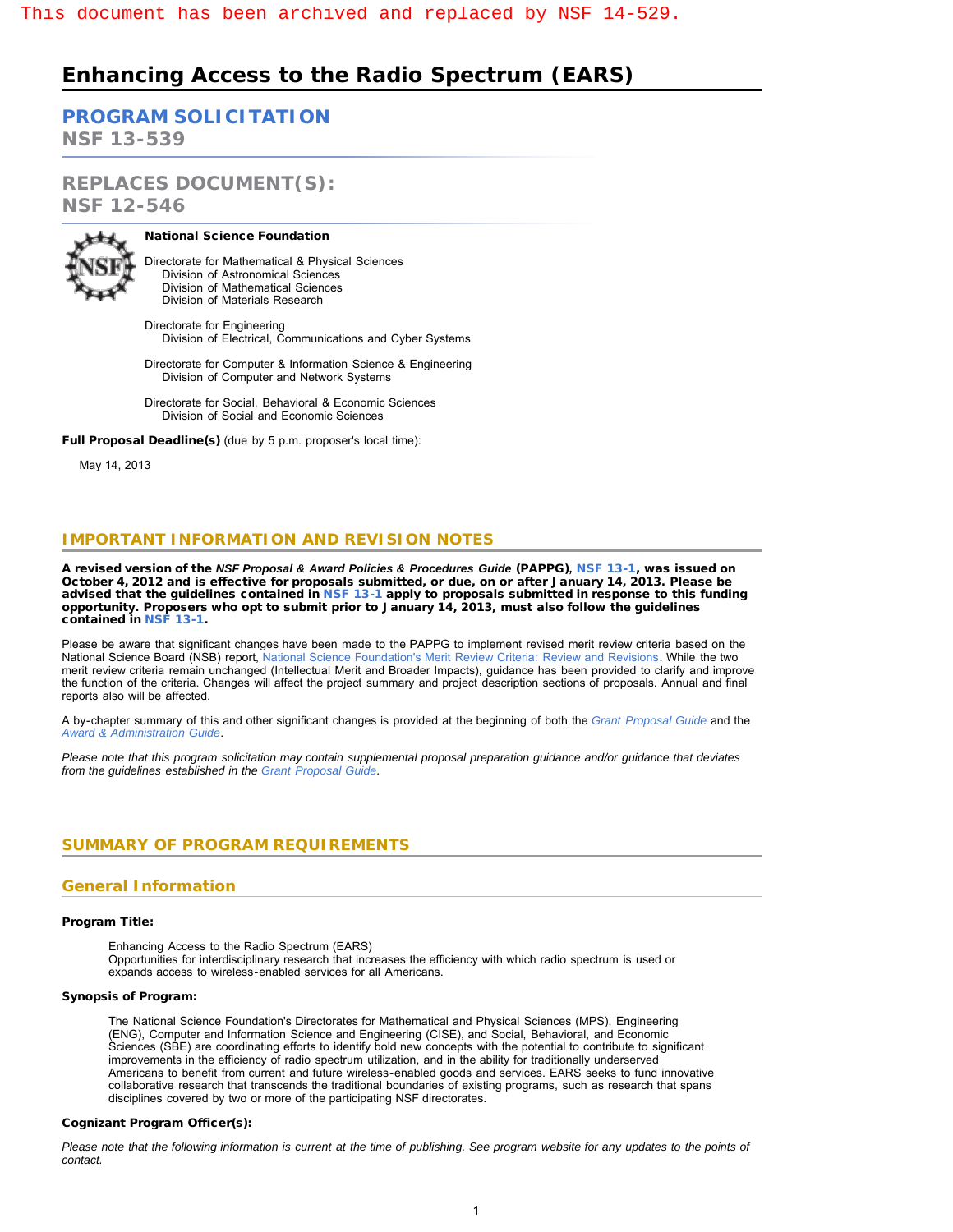- Andrew W. Clegg, MPS Program Officer & EARS Program Director, telephone: (703) 292-4892, email: [aclegg@nsf.gov](mailto:aclegg@nsf.gov)
- Lawrence S. Goldberg, ENG Senior Advisor, telephone: (703) 292-8339, email: [lgoldber@nsf.gov](mailto:lgoldber@nsf.gov)
- George Haddad, ENG Program Officer, telephone: (703) 292-8897, email: [ghaddad@nsf.gov](mailto:ghaddad@nsf.gov)
- Zhi Tian, ENG Program Officer, telephone: (703) 292-2210, email: [ztian@nsf.gov](mailto:ztian@nsf.gov)
- Juan E. Figueroa, ENG SBIR/STTR Program Officer, telephone: (703) 292-7054, email: [jfiguero@nsf.gov](mailto:jfiguero@nsf.gov)
- Min Song, CISE Program Officer, telephone: (703) 292-8950, email: [msong@nsf.gov](mailto:msong@nsf.gov)
- Michael Reksulak, SBE Program Officer, telephone: (703) 292-7266, email: [mreksula@nsf.gov](mailto:mreksula@nsf.gov)

#### Applicable Catalog of Federal Domestic Assistance (CFDA) Number(s):

- 47.041 --- Engineering
- 47.049 --- Mathematical and Physical Sciences
- 47.070 --- Computer and Information Science and Engineering
- 47.075 --- Social Behavioral and Economic Sciences

#### **Award Information**

#### Anticipated Type of Award: Standard Grant

#### Estimated Number of Awards: 30

Approximately 30 in FY 2013. Each proposal may request up to \$1,200,000 in total funding over a period of up to four years.

Anticipated Funding Amount: \$36,500,000

Anticipated funding amount is subject to the availability of funds.

### **Eligibility Information**

#### Organization Limit:

Proposals may only be submitted by the following:

- Universities and Colleges Universities and two- and four-year colleges (including community colleges) accredited in, and having a campus located in, the US acting on behalf of their faculty members. Such organizations also are referred to as academic institutions.
- Non-profit, non-academic organizations: Independent museums, observatories, research labs, professional societies and similar organizations in the U.S. associated with educational or research activities.

#### PI Limit:

None Specified

#### Limit on Number of Proposals per Organization:

None Specified

#### Limit on Number of Proposals per PI or Co-PI:

A proposer may be a Principal Investigator (PI) or co-PI on up to two proposals.

### **Proposal Preparation and Submission Instructions**

#### A. Proposal Preparation Instructions

- Letters of Intent: Not Applicable
- Preliminary Proposal Submission: Not Applicable
- Full Proposals:
	- Full Proposals submitted via FastLane: NSF Proposal and Award Policies and Procedures Guide, Part I: Grant Proposal Guide (GPG) Guidelines apply. The complete text of the GPG is available electronically on the NSF website at: [http://www.nsf.gov/publications/pub\\_summ.jsp?ods\\_key=gpg.](http://www.nsf.gov/publications/pub_summ.jsp?ods_key=gpg)
	- Full Proposals submitted via Grants.gov: NSF Grants.gov Application Guide: A Guide for the Preparation and Submission of NSF Applications via Grants.gov Guidelines apply (Note: The NSF Grants.gov Application Guide is available on the Grants.gov website and on the NSF website at: [http://www.nsf.gov/publications/pub\\_summ.jsp?](http://www.nsf.gov/publications/pub_summ.jsp?ods_key=grantsgovguide) [ods\\_key=grantsgovguide\)](http://www.nsf.gov/publications/pub_summ.jsp?ods_key=grantsgovguide)

#### B. Budgetary Information

- Cost Sharing Requirements: Inclusion of voluntary committed cost sharing is prohibited.
- Indirect Cost (F&A) Limitations: Not Applicable
- Other Budgetary Limitations: Not Applicable
- C. Due Dates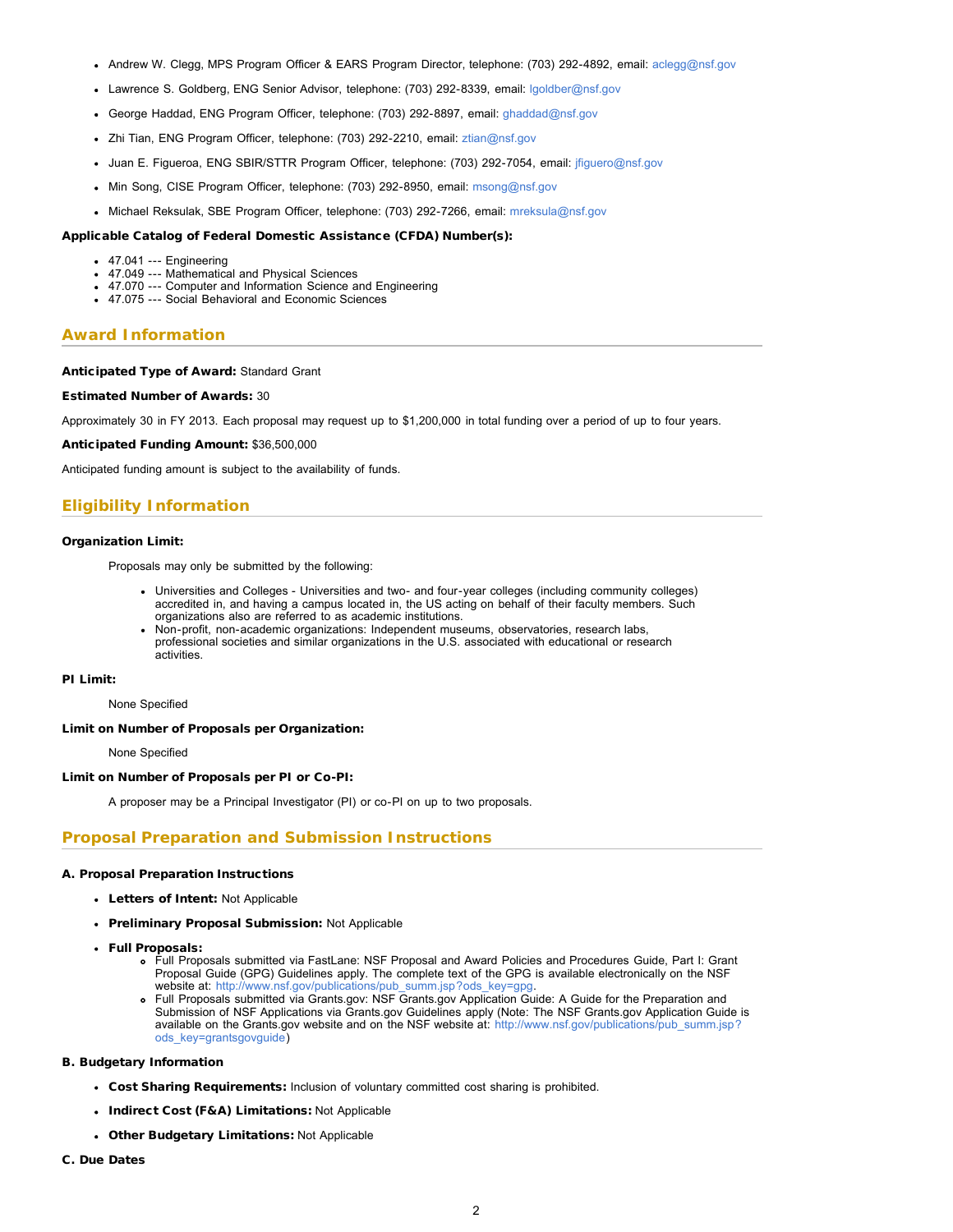Full Proposal Deadline(s) (due by 5 p.m. proposer's local time):

May 14, 2013

# **Proposal Review Information Criteria**

Merit Review Criteria: National Science Board approved criteria. Additional merit review considerations apply. Please see the full text of this solicitation for further information.

# **Award Administration Information**

Award Conditions: Standard NSF award conditions apply.

<span id="page-2-0"></span>Reporting Requirements: Standard NSF reporting requirements apply.

### **TABLE OF CONTENTS**

[Summary of Program Requirements](#page-0-0)

- I. [Introduction](#page-2-1)
- II. [Program Description](#page-3-0)
- III. [Award Information](#page-4-0)
- IV. [Eligibility Information](#page-4-1)

#### V. [Proposal Preparation and Submission Instructions](#page-4-2)

- A. [Proposal Preparation Instructions](#page-4-2)
- B. [Budgetary Information](#page-5-0)
- C. [Due Dates](#page-5-1)
- D. [FastLane/Grants.gov Requirements](#page-5-2)

### VI. [NSF Proposal Processing and Review Procedures](#page-5-3)

- A. [Merit Review Principles and Criteria](#page-6-0) B. [Review and Selection Process](#page-7-0)
- 

#### VII. [Award Administration Information](#page-7-1)

- A. [Notification of the Award](#page-7-2)
- B. [Award Conditions](#page-7-3) C. [Reporting Requirements](#page-7-4)
- 
- VIII. [Agency Contacts](#page-8-0)
- IX. [Other Information](#page-8-1)

### <span id="page-2-1"></span>**I. INTRODUCTION**

The radio spectrum is a finite but exceedingly valuable natural resource that facilitates a tremendous variety of applications and services. Some of the most prevalent examples include radio and television broadcasting, cellular phones, Wi-Fi, Bluetooth, broadband wireless Internet access, GPS, radar, weather satellites, and military/government/public safety communications, among a multitude of others. During the past two decades, the use of the radio spectrum has intensified and expanded enormously. Wireless systems have proven to be a major productivity tool for every sector of the national economy and have become integrated into the fabric of our society. As they have proliferated and new applications emerge, precious spectrum resources are in ever-greater demand.

In 2010, the President of the United States issued a memorandum entitled "Unleashing the Wireless Broadband Revolution," which, among other directives, calls on the Federal Government to identify 500 MHz of spectrum to be made available for wireless broadband use, and specifically calls on the NSF to work with the Department of Commerce and other federal agencies to "create and implement a plan to facilitate research, development, experimentation, and testing by researchers to explore innovative spectrum-sharing technologies..." In the American Recovery and Reinvestment Act, Congress directed the Federal Communications Commission to devise a plan "to ensure that all people of the United States have access to broadband capability." The resulting National Broadband Plan was released in 2010 and, among many other recommendations, calls on the NSF to fund wireless research and development that will advance the science of spectrum access. In 2012, the President's Council of Advisors on Science and Technology (PCAST) released a report that recommended sharing of up to 1,000 MHz of federal government radio spectrum with non-government entities.

NSF seeks to help reach the nation's broadband goals and the larger objective of alleviating growing pressure on limited spectrum resources. Innovative approaches, technologies, and policies will be required to enable more flexible and efficient access to the radio spectrum. In August, 2010, NSF funded a workshop on the topic of Enhancing Access to the Radio Spectrum (EARS). The charge to the workshop was "to identify interdisciplinary research opportunities that will lead to future enhancements in the efficiency by which the radio spectrum is used, and that will enhance the ability of all Americans to access broadband wireless services and realize other benefits derived from efficient spectrum use." The workshop was attended by researchers with relevant expertise in a wide variety of disciplines, including physical sciences, mathematics, engineering, computer science, economics, and public policy. A key objective was to identify the intersections of the individual disciplines relevant to radio spectrum efficiency and access. The final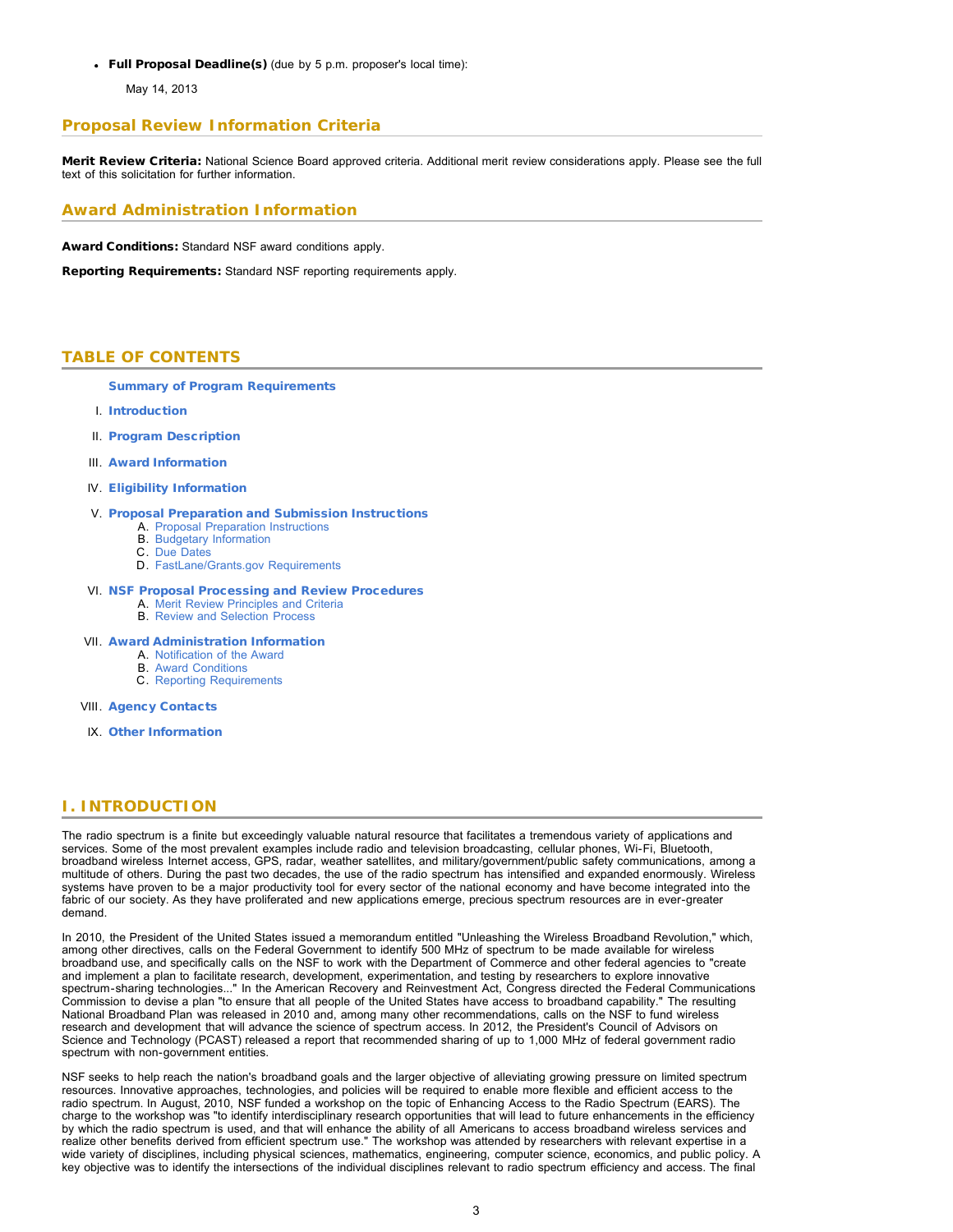# <span id="page-3-0"></span>**II. PROGRAM DESCRIPTION**

While NSF funds a variety of wireless research and development within specific disciplines across the Foundation, the EARS workshop identified challenges and opportunities from an interdisciplinary perspective. As a result, the EARS program targets innovative and potentially transformational research that carefully considers the interplay of science, engineering, technology, applications, economics, social sciences, and public policy on spectrum efficiency and access. A unique merit review criterion for the EARS program is how a proposed research endeavor addresses the program's objectives across two or more traditional disciplinary boundaries. Such considerations should be addressed through substantive components of the proposed research. Collaboration between PIs and co-PIs with expertise in separate disciplines is highly encouraged. We are particularly interested in supporting nontrivial collaborations in areas where such interdisciplinary collaboration is presently uncommon, and to support the initiation of new collaborations. *Projects supported under EARS must include a clear description of the nature of the collaboration as a separate component of the project description.*

The key research areas of interest to the EARS program include, but are not limited to, those that impact a wide range of technologies, applications, and users. Many of these areas were identified by the EARS workshop. Some broad examples and general topic areas include, *but are not limited to*:

- Spectral efficiency. Suitable topic areas include innovations that improve spectral efficiency on an instantaneous basis, such as mitigation of unwanted emissions, improvements in filter technology, interference cancellation, etc.; and improvements on a system-wide basis, such as dynamic spectrum access, frequency re-use, and innovative millimeter wave and THz frequency devices and systems. Advanced spectrum sensing techniques are needed to quickly and accurately identify transmission opportunities over a very wide spectrum pool that may host a large number of different wireless services.
- Reconfigurable wireless platforms, such as cognitive radio, software-defined radio, novel hardware/software co-design, adaptive antennas, etc., to dynamically implement incentive mechanisms and spectrum policy, facilitate the coexistence of multiple dynamic spectrum access networks, and optimize network performance.
- Security of wireless signals and systems in the context of spectrum sharing.
- Coexistence with legacy systems, such as backwards and forward interoperability and compatibility. A major challenge of moving to a new and more efficient spectrum-use model will be a lengthy and complex transition period that will allow for the co-existence of novel new systems and regulations with the multitude of existing legacy systems and regulations.
- Special-purpose wireless systems. Such systems may be difficult to accommodate within bold new spectrum-use models because of fundamental limitations on frequency agility due to basic operational requirements, extreme sensitivity to interference, or potentially drastic consequences due to failure of a radio frequency (RF) link. Innovative solutions for accommodating such systems are needed. These systems may include medical devices, surveillance, remote sensing, and passive systems such as radio telescopes.
- Wireless system tests, measurements, and validation. New technology that can result in improvements in spectrum efficiency and access will require new test and measurement solutions and standards and regulatory validation. In addition, measurements and metrics to establish existing and future levels of spectrum occupancy and efficiency will be required.
- Economic models for spectrum resource sharing. There exists a need for interdisciplinary research in the areas of marketand non-market-based mechanisms for spectrum access and usage to efficiently organize the sharing of scarce spectrum resources. Examples of research themes include, but are not limited to, real-time auctions, market design, spectrum valuation, spectrum management for the home user, and managing mixed-rights spectrum.
- New and novel measurement-based spectrum management techniques, including agent-based systems, policy-based spectrum management, and local and scalable spectrum management.
- Novel network radio architecture facilitating the interplay between network layers and enabling more network functionalities, e.g., network topology awareness, network coding, cross-layer optimization, and multiple-input-multiple-output (MIMO).
- Energy-efficient and robust spectrum sensing and allocation mechanisms and protocol support.

A series of workshops hosted by the Networking and Information Technology Research & Development (NITRD) Wireless Spectrum R&D Senior Steering Group (WSRD), which engaged federal government R&D agencies with representatives of the academic and industrial sectors, identified the following four general areas as particularly relevant to meeting near- and mid-term national spectrum objectives:

- Mechanisms for sharing spectrum
- Methods for protecting privacy, security, and integrity of wireless signals
- Means of enforcement of spectrum access rules
- Metrics for dynamic spectrum monitoring, measurements, and analysis

Proposers may wish to refer to Section 7 of the EARS workshop report and to the reports of the WSRD workshops [http://www.nitrd.gov/nitrdgroups/index.php?title=Wireless\\_Spectrum\\_Research\\_and\\_Development\\_\(WSRD\)](http://www.nitrd.gov/nitrdgroups/index.php?title=Wireless_Spectrum_Research_and_Development_(WSRD))) for more details and additional areas of interest. However, these lists are not meant to be limiting. EARS will give full consideration to all cross-cutting proposals with viable innovative ideas for increasing radio spectrum efficiency and access.

It is the intent of the EARS program to develop a broad portfolio across the various topical areas in physical sciences, engineering, computer and information science, mathematics, and social, behavioral, and economic sciences. New areas of collaboration are strongly encouraged. The aim of the EARS program is to support projects for which the collective effort by a group of researchers with complementary expertise is necessary to reach the scientific goals. The researchers in the group may come from more than one institution or organization. Awards made under EARS are intended to foster synergy between the disciplines and between the researchers in the group that cannot easily be achieved with individual grants. Proposals will be judged in part by the level of collaboration involved, and awardees will be expected to show evidence of collaboration in their annual progress reports. One measure of interdisciplinarity is the extent to which the proposed research spans disciplines covered by two or more of the participating NSF directorates.

Prospective investigators in the EARS program should carefully consider whether a planned proposal is best suited for the EARS program or for an existing disciplinary program, keeping in mind that NSF does not accept substantially overlapping proposals that are submitted to different programs simultaneously without prior approval. Potential PIs are encouraged to contact one of the cognizant program officers before submitting a proposal.

*Important:* The EARS program will not provide support for:

Research and development of a specific wireless system, unless the results of the research are directly applicable to the broader goals of the EARS program and that connection is clearly established in the proposal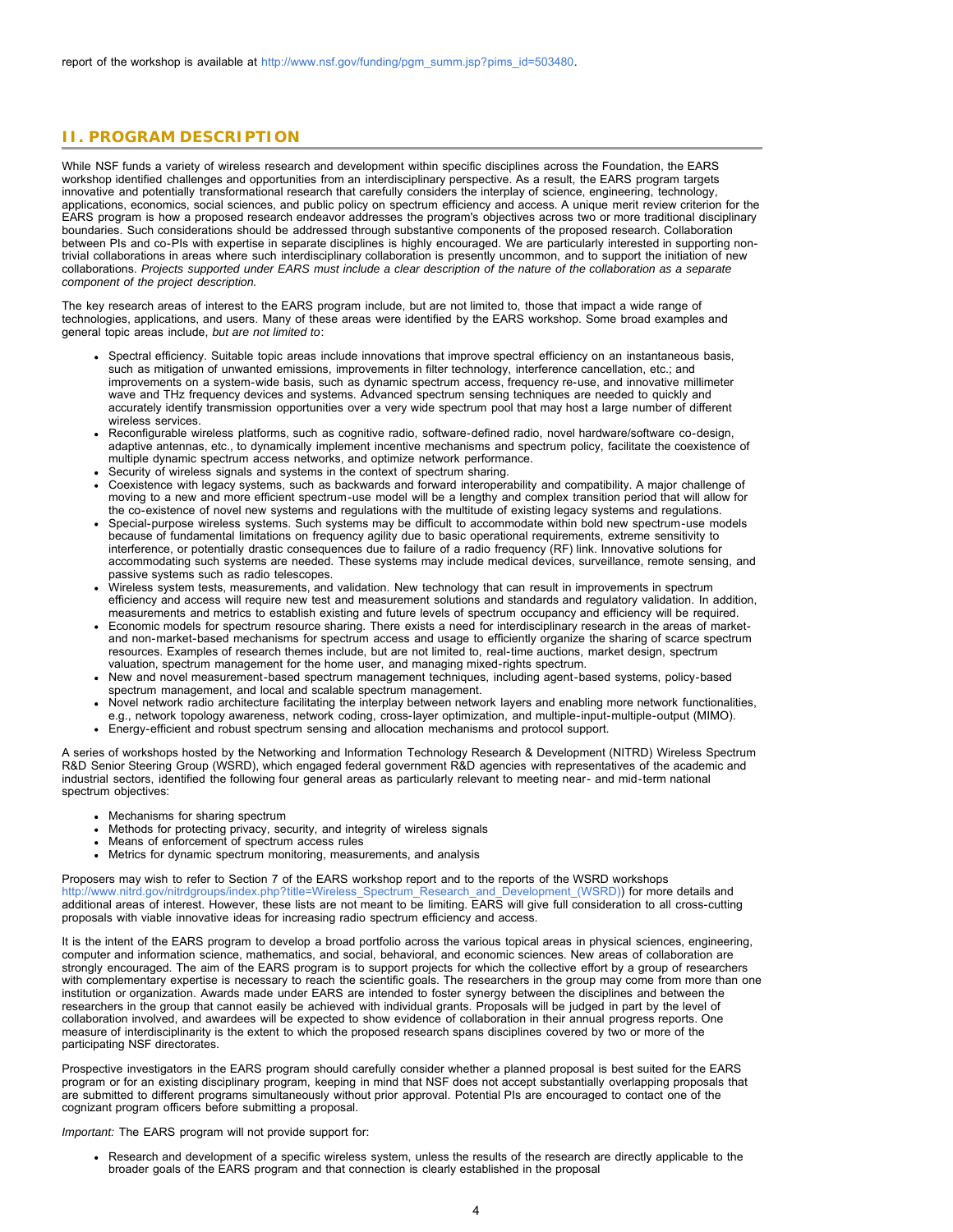- The acquisition of general wireless infrastructure that is not for research purposes
- Ongoing operating costs of existing wireless facilities
- The acquisition of new or updated radio systems
- Routine spectrum management functions
- Legal fees related to the creation or protection of intellectual property rights

Proposals requesting funding for any of these items will be considered not responsive to this solicitation and returned without review.

Please note: The proposal budget must include funding for travel to Washington DC for the PI and up to one co-PI or other senior personnel to attend a two-day EARS PI conference.

### <span id="page-4-0"></span>**III. AWARD INFORMATION**

Anticipated Type of Award: Standard Grant

Estimated Number of Awards: Approximately 30 in FY 2013. Each proposal may request up to \$1,200,000 in total funding over a period of up to four years.

Anticipated Funding Amount: \$36,500,000 in FY 2013, subject to the availability of funds

# <span id="page-4-1"></span>**IV. ELIGIBILITY INFORMATION**

#### Organization Limit:

Proposals may only be submitted by the following:

- Universities and Colleges Universities and two- and four-year colleges (including community colleges) accredited in, and having a campus located in, the US acting on behalf of their faculty members. Such organizations also are referred to as academic institutions.
- Non-profit, non-academic organizations: Independent museums, observatories, research labs, professional societies and similar organizations in the U.S. associated with educational or research activities.

#### PI Limit:

None Specified

#### Limit on Number of Proposals per Organization:

None Specified

#### Limit on Number of Proposals per PI or Co-PI:

A proposer may be a Principal Investigator (PI) or co-PI on up to two proposals.

#### Additional Eligibility Info:

Synergistic collaborations or partnerships with industry or government are encouraged where appropriate, though no NSF funds will be provided to these organizations. Researchers from foreign academic institutions who contribute essential expertise to the project may participate as senior personnel but may not receive NSF support.

### <span id="page-4-2"></span>**V. PROPOSAL PREPARATION AND SUBMISSION INSTRUCTIONS**

### **A. Proposal Preparation Instructions**

Full Proposal Preparation Instructions: Proposers may opt to submit proposals in response to this Program Solicitation via Grants.gov or via the NSF FastLane system.

- Full proposals submitted via FastLane: Proposals submitted in response to this program solicitation should be prepared and submitted in accordance with the general guidelines contained in the NSF Grant Proposal Guide (GPG). The complete text of the GPG is available electronically on the NSF website at: [http://www.nsf.gov/publications/pub\\_summ.jsp?ods\\_key=gpg.](http://www.nsf.gov/publications/pub_summ.jsp?ods_key=gpg) Paper copies of the GPG may be obtained from the NSF Publications Clearinghouse, telephone (703) 292-7827 or by email from [nsfpubs@nsf.gov.](mailto:nsfpubs@nsf.gov) Proposers are reminded to identify this program solicitation number in the program solicitation block on the NSF Cover Sheet For Proposal to the National Science Foundation. Compliance with this requirement is critical to determining the relevant proposal processing guidelines. Failure to submit this information may delay processing.
- Full proposals submitted via Grants.gov: Proposals submitted in response to this program solicitation via Grants.gov should be prepared and submitted in accordance with the NSF Grants.gov Application Guide: A Guide for the Preparation and Submission of NSF Applications via Grants.gov. The complete text of the NSF Grants.gov Application Guide is available on the Grants.gov website and on the NSF website at: ([http://www.nsf.gov/publications/pub\\_summ.jsp?](http://www.nsf.gov/publications/pub_summ.jsp?ods_key=grantsgovguide) [ods\\_key=grantsgovguide\)](http://www.nsf.gov/publications/pub_summ.jsp?ods_key=grantsgovguide). To obtain copies of the Application Guide and Application Forms Package, click on the Apply tab on the Grants.gov site, then click on the Apply Step 1: Download a Grant Application Package and Application Instructions link and enter the funding opportunity number, (the program solicitation number without the NSF prefix) and press the Download Package button. Paper copies of the Grants.gov Application Guide also may be obtained from the NSF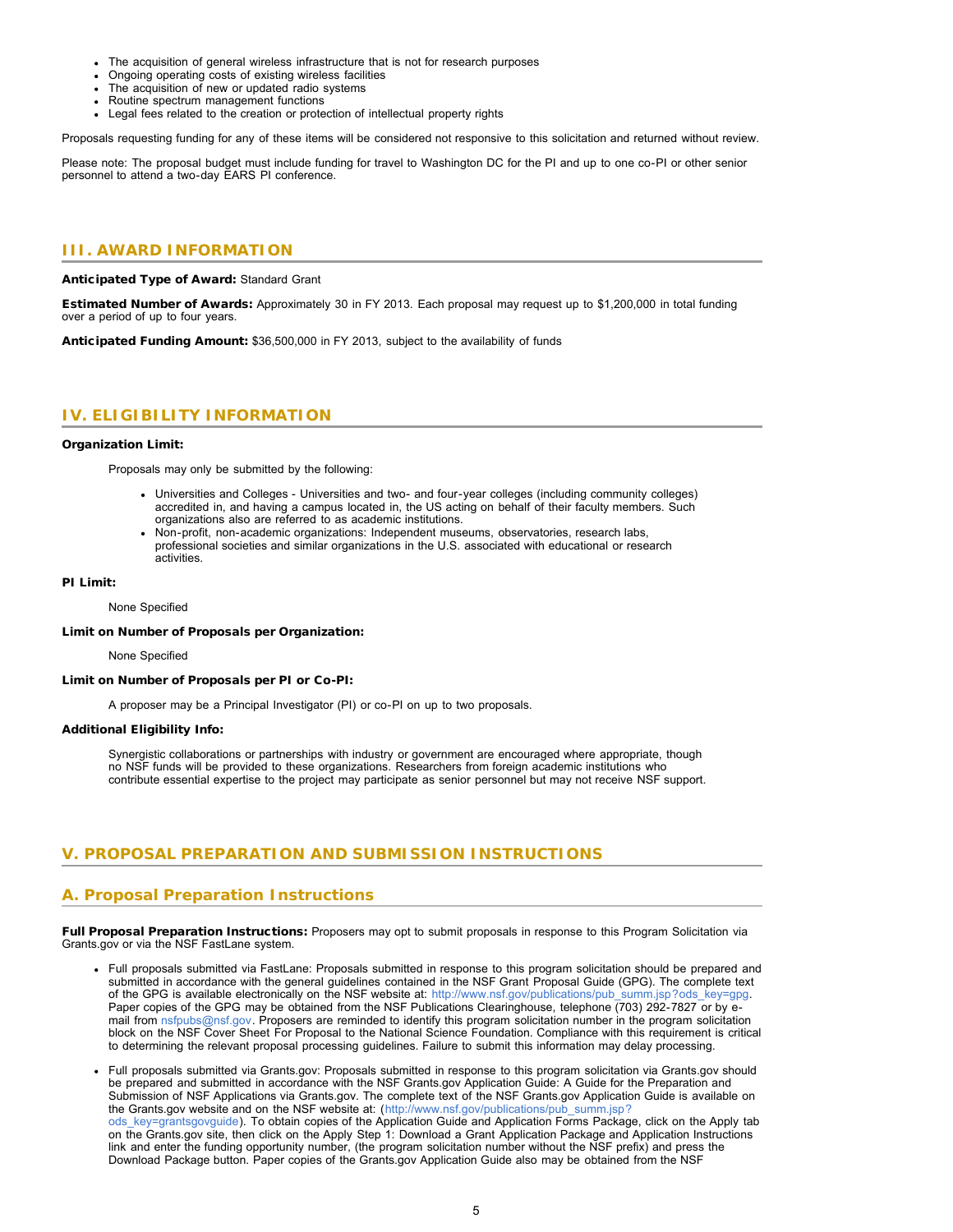Publications Clearinghouse, telephone (703) 292-7827 or by e-mail from [nsfpubs@nsf.gov.](mailto:nsfpubs@nsf.gov)

<span id="page-5-1"></span>In determining which method to utilize in the electronic preparation and submission of the proposal, please note the following:

Collaborative Proposals. All collaborative proposals submitted as separate submissions from multiple organizations must be submitted via the NSF FastLane system. Chapter II, Section D.4 of the Grant Proposal Guide provides additional information on collaborative proposals.

Important Proposal Preparation Information: FastLane will check for required sections of the full proposal, in accordance with *Grant Proposal Guide* (GPG) instructions described in Chapter II.C.2. The GPG requires submission of: Project Summary; Project Description; References Cited; Biographical Sketch(es); Budget; Budget Justification; Current and Pending Support; Facilities, Equipment & Other Resources; Data Management Plan; and Postdoctoral Mentoring Plan, if applicable. If a required section is missing, FastLane will not accept the proposal.

Please note that the proposal preparation instructions provided in this program solicitation may deviate from the GPG instructions. If the solicitation instructions do not require a GPG-required section to be included in the proposal, insert text or upload a document in that section of the proposal that states, "Not Applicable for this Program Solicitation." Doing so will enable FastLane to accept your proposal.

# <span id="page-5-0"></span>**B. Budgetary Information**

Cost Sharing: Inclusion of voluntary committed cost sharing is prohibited

Budget Preparation Instructions: The budget must request funding for travel to Washington DC for the PI and up to one co-PI or other senior personnel to attend a two-day EARS PI conference.

### **C. Due Dates**

Full Proposal Deadline(s) (due by 5 p.m. proposer's local time):

May 14, 2013

### <span id="page-5-2"></span>**D. FastLane/Grants.gov Requirements**

### For Proposals Submitted Via FastLane:

Detailed technical instructions regarding the technical aspects of preparation and submission via FastLane are available at: [https://www.fastlane.nsf.gov/a1/newstan.htm.](https://www.fastlane.nsf.gov/a1/newstan.htm) For FastLane user support, call the FastLane Help Desk at 1-800-673-6188 or e-mail [fastlane@nsf.gov.](mailto:fastlane@nsf.gov) The FastLane Help Desk answers general technical questions related to the use of the FastLane system. Specific questions related to this program solicitation should be referred to the NSF program staff contact(s) listed in Section VIII of this funding opportunity.

*Submission of Electronically Signed Cover Sheets.* The Authorized Organizational Representative (AOR) must electronically sign the proposal Cover Sheet to submit the required proposal certifications (see Chapter II, Section C of the Grant Proposal Guide for a listing of the certifications). The AOR must provide the required electronic certifications within five working days following the electronic submission of the proposal. Further instructions regarding this process are available on the FastLane Website at: [https://www.fastlane.nsf.gov/fastlane.jsp.](https://www.fastlane.nsf.gov/fastlane.jsp)

For Proposals Submitted Via Grants.gov:

Before using Grants.gov for the first time, each organization must register to create an institutional profile. Once registered, the applicant's organization can then apply for any federal grant on the Grants.gov website. Comprehensive information about using Grants.gov is available on the Grants.gov Applicant Resources webpage:

[http://www07.grants.gov/applicants/app\\_help\\_reso.jsp.](http://www07.grants.gov/applicants/app_help_reso.jsp) In addition, the NSF Grants.gov Application Guide provides additional technical guidance regarding preparation of proposals via Grants.gov. For Grants.gov user support, contact the Grants.gov Contact Center at 1-800-518-4726 or by email: [support@grants.gov](mailto:support@grants.gov). The Grants.gov Contact Center answers general technical questions related to the use of Grants.gov. Specific questions related to this program solicitation should be referred to the NSF program staff contact(s) listed in Section VIII of this solicitation.

*Submitting the Proposal:* Once all documents have been completed, the Authorized Organizational Representative (AOR) must submit the application to Grants.gov and verify the desired funding opportunity and agency to which the application is submitted. The AOR must then sign and submit the application to Grants.gov. The completed application will be transferred to the NSF FastLane system for further processing.

# <span id="page-5-3"></span>**VI. NSF PROPOSAL PROCESSING AND REVIEW PROCEDURES**

Proposals received by NSF are assigned to the appropriate NSF program for acknowledgement and, if they meet NSF requirements, for review. All proposals are carefully reviewed by a scientist, engineer, or educator serving as an NSF Program Officer, and usually by three to ten other persons outside NSF either as *ad hoc* reviewers, panelists, or both, who are experts in the particular fields represented by the proposal. These reviewers are selected by Program Officers charged with oversight of the review process. Proposers are invited to suggest names of persons they believe are especially well qualified to review the proposal and/or persons they would prefer not review the proposal. These suggestions may serve as one source in the reviewer selection process at the Program Officer's discretion. Submission of such names, however, is optional. Care is taken to ensure that reviewers have no conflicts of interest with the proposal. In addition, Program Officers may obtain comments from site visits before recommending final action on proposals. Senior NSF staff further review recommendations for awards. A flowchart that depicts the entire NSF proposal and award process (and associated timeline) is included in the GPG as [Exhibit III-1](http://www.nsf.gov/pubs/policydocs/pappguide/nsf13001/gpg_3ex1.pdf).

A comprehensive description of the Foundation's merit review process is available on the NSF website at: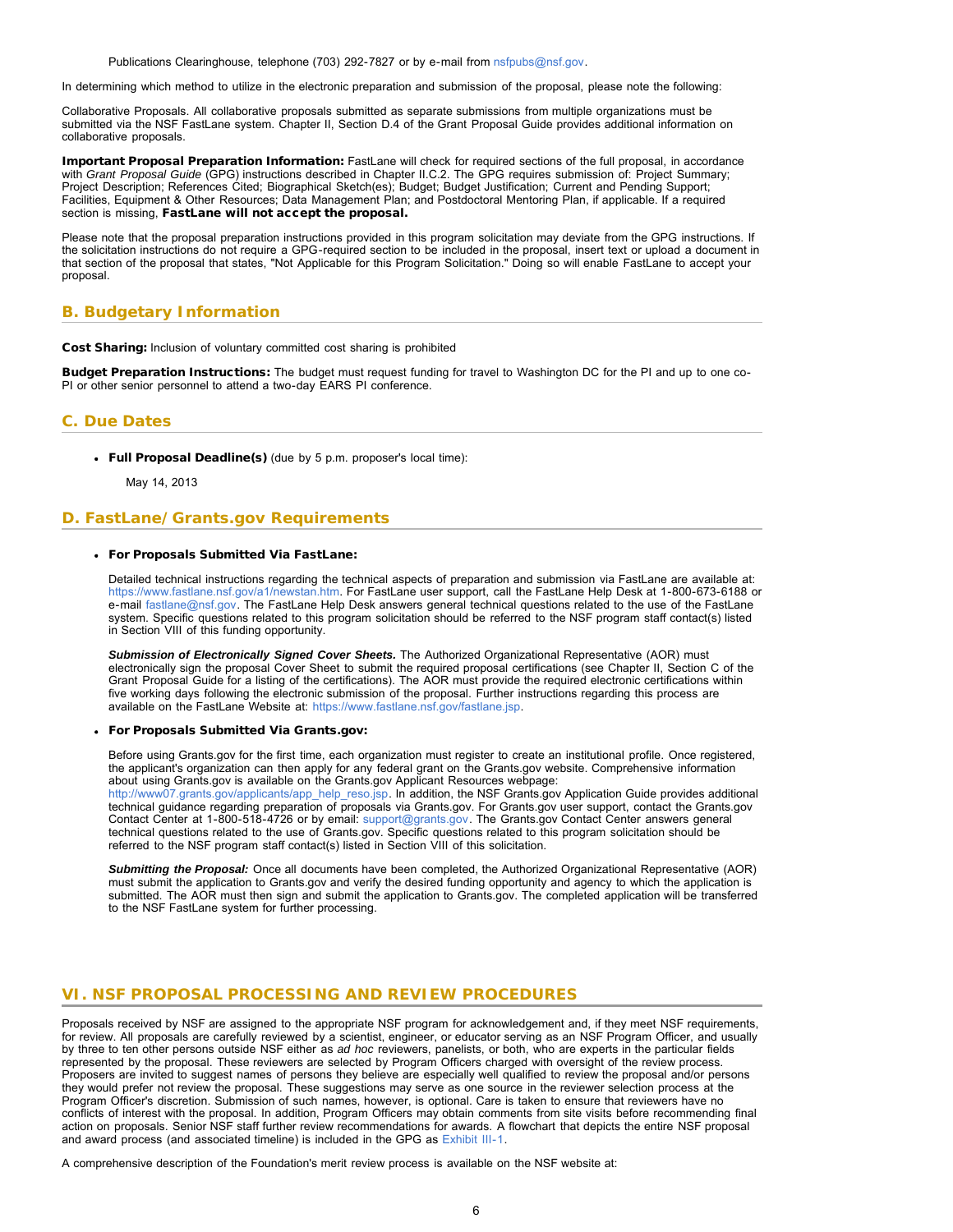#### [http://nsf.gov/bfa/dias/policy/merit\\_review/.](http://nsf.gov/bfa/dias/policy/merit_review/)

Proposers should also be aware of core strategies that are essential to the fulfillment of NSF's mission, as articulated in *[Empowering the Nation Through Discovery and Innovation: NSF Strategic Plan for Fiscal Years \(FY\) 2011-2016](http://www.nsf.gov/news/strategicplan/nsfstrategicplan_2011_2016.pdf)*. These strategies are integrated in the program planning and implementation process, of which proposal review is one part. NSF's mission is particularly well-implemented through the integration of research and education and broadening participation in NSF programs, projects, and activities.

One of the core strategies in support of NSF's mission is to foster integration of research and education through the programs, projects and activities it supports at academic and research institutions. These institutions provide abundant opportunities where individuals may concurrently assume responsibilities as researchers, educators, and students, and where all can engage in joint efforts that infuse education with the excitement of discovery and enrich research through the variety of learning perspectives.

Another core strategy in support of NSF's mission is broadening opportunities and expanding participation of groups, institutions, and geographic regions that are underrepresented in STEM disciplines, which is essential to the health and vitality of science and engineering. NSF is committed to this principle of diversity and deems it central to the programs, projects, and activities it considers and supports.

# <span id="page-6-0"></span>**A. Merit Review Principles and Criteria**

The National Science Foundation strives to invest in a robust and diverse portfolio of projects that creates new knowledge and enables breakthroughs in understanding across all areas of science and engineering research and education. To identify which projects to support, NSF relies on a merit review process that incorporates consideration of both the technical aspects of a proposed project and its potential to contribute more broadly to advancing NSF's mission "to promote the progress of science; to advance the national health, prosperity, and welfare; to secure the national defense; and for other purposes." NSF makes every effort to conduct a fair, competitive, transparent merit review process for the selection of projects.

#### 1. Merit Review Principles

These principles are to be given due diligence by PIs and organizations when preparing proposals and managing projects, by reviewers when reading and evaluating proposals, and by NSF program staff when determining whether or not to recommend proposals for funding and while overseeing awards. Given that NSF is the primary federal agency charged with nurturing and supporting excellence in basic research and education, the following three principles apply:

- All NSF projects should be of the highest quality and have the potential to advance, if not transform, the frontiers of knowledge.
- NSF projects, in the aggregate, should contribute more broadly to achieving societal goals. These "Broader Impacts" may be accomplished through the research itself, through activities that are directly related to specific research projects, or through activities that are supported by, but are complementary to, the project. The project activities may be based on previously established and/or innovative methods and approaches, but in either case must be well justified.
- Meaningful assessment and evaluation of NSF funded projects should be based on appropriate metrics, keeping in mind the likely correlation between the effect of broader impacts and the resources provided to implement projects. If the size of the activity is limited, evaluation of that activity in isolation is not likely to be meaningful. Thus, assessing the effectiveness of these activities may best be done at a higher, more aggregated, level than the individual project.

With respect to the third principle, even if assessment of Broader Impacts outcomes for particular projects is done at an aggregated level, PIs are expected to be accountable for carrying out the activities described in the funded project. Thus, individual projects should include clearly stated goals, specific descriptions of the activities that the PI intends to do, and a plan in place to document the outputs of those activities.

These three merit review principles provide the basis for the merit review criteria, as well as a context within which the users of the criteria can better understand their intent.

#### 2. Merit Review Criteria

All NSF proposals are evaluated through use of the two National Science Board approved merit review criteria. In some instances, however, NSF will employ additional criteria as required to highlight the specific objectives of certain programs and activities.

The two merit review criteria are listed below. Both criteria are to be given full consideration during the review and decisionmaking processes; each criterion is necessary but neither, by itself, is sufficient. Therefore, proposers must fully address both criteria. ([GPG Chapter II.C.2.d.i.](http://www.nsf.gov/pubs/policydocs/pappguide/nsf13001/gpg_2.jsp#IIC2di) contains additional information for use by proposers in development of the Project Description section of the proposal.) Reviewers are strongly encouraged to review the criteria, including [GPG Chapter II.C.2.d.i.,](http://www.nsf.gov/pubs/policydocs/pappguide/nsf13001/gpg_2.jsp#IIC2di) prior to the review of a proposal.

When evaluating NSF proposals, reviewers will be asked to consider what the proposers want to do, why they want to do it, how they plan to do it, how they will know if they succeed, and what benefits could accrue if the project is successful. These issues apply both to the technical aspects of the proposal and the way in which the project may make broader contributions. To that end, reviewers will be asked to evaluate all proposals against two criteria:

- Intellectual Merit: The Intellectual Merit criterion encompasses the potential to advance knowledge; and
- Broader Impacts: The Broader Impacts criterion encompasses the potential to benefit society and contribute to the achievement of specific, desired societal outcomes.

The following elements should be considered in the review for both criteria:

- 1. What is the potential for the proposed activity to
	- a. Advance knowledge and understanding within its own field or across different fields (Intellectual Merit); and b. Benefit society or advance desired societal outcomes (Broader Impacts)?
- 2. To what extent do the proposed activities suggest and explore creative, original, or potentially transformative concepts?
- 3. Is the plan for carrying out the proposed activities well-reasoned, well-organized, and based on a sound rationale? Does the plan incorporate a mechanism to assess success?
- 4. How well qualified is the individual, team, or organization to conduct the proposed activities?
- 5. Are there adequate resources available to the PI (either at the home organization or through collaborations) to carry out the proposed activities?

Broader impacts may be accomplished through the research itself, through the activities that are directly related to specific research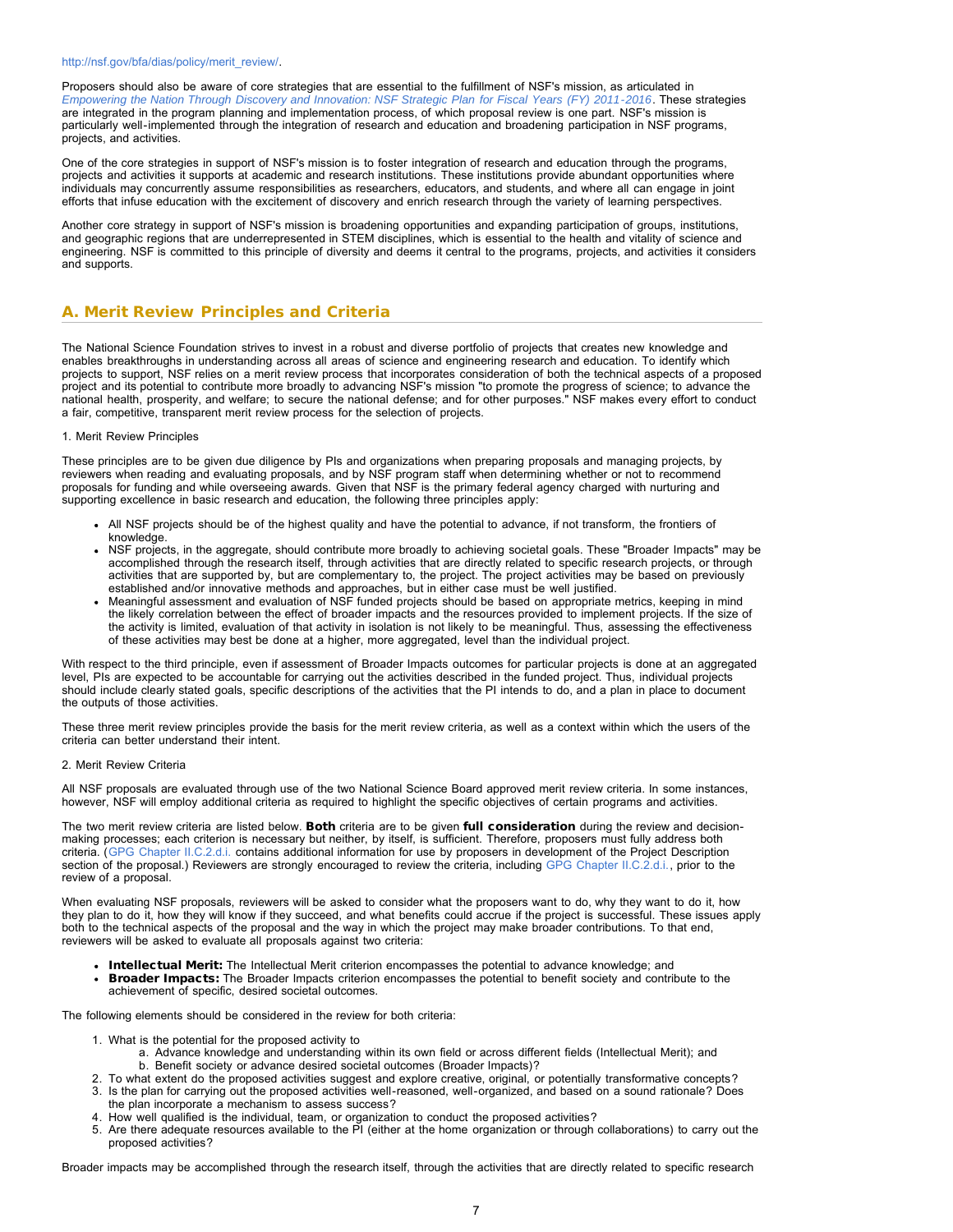projects, or through activities that are supported by, but are complementary to, the project. NSF values the advancement of scientific knowledge and activities that contribute to achievement of societally relevant outcomes. Such outcomes include, but are not limited to: full participation of women, persons with disabilities, and underrepresented minorities in science, technology, engineering, and mathematics (STEM); improved STEM education and educator development at any level; increased public scientific literacy and public engagement with science and technology; improved well-being of individuals in society; development of a diverse, globally competitive STEM workforce; increased partnerships between academia, industry, and others; improved national security; increased economic competitiveness of the United States; and enhanced infrastructure for research and education.

Proposers are reminded that reviewers will also be asked to review the Data Management Plan and the Postdoctoral Researcher Mentoring Plan, as appropriate.

#### Additional Solicitation Specific Review Criteria

Increasing spectrum efficiency and access requires careful consideration of the interplay of physical sciences; engineering; computer and information science; mathematics; technology; applications; the social, economic and behavioral sciences; and public policy. Reviewers will be asked to consider the extent to which a proposal addresses the issue across two or more traditionally separate disciplines. Such considerations should be addressed through substantive components of the proposed research. Collaboration between PIs and co-PIs with expertise in separate disciplines is highly encouraged. One measure of interdisciplinarity may be the extent to which the proposed research spans disciplines covered by two or more of the participating NSF directorates.

# <span id="page-7-0"></span>**B. Review and Selection Process**

Proposals submitted in response to this program solicitation will be reviewed by Ad hoc Review and/or Panel Review.

Reviewers will be asked to formulate a recommendation to either support or decline each proposal. The Program Officer assigned to manage the proposal's review will consider the advice of reviewers and will formulate a recommendation.

After scientific, technical and programmatic review and consideration of appropriate factors, the NSF Program Officer recommends to the cognizant Division Director whether the proposal should be declined or recommended for award. NSF is striving to be able to tell applicants whether their proposals have been declined or recommended for funding within six months. The time interval begins on the deadline or target date, or receipt date, whichever is later. The interval ends when the Division Director accepts the Program Officer's recommendation.

A summary rating and accompanying narrative will be completed and submitted by each reviewer. In all cases, reviews are treated as confidential documents. Verbatim copies of reviews, excluding the names of the reviewers, are sent to the Principal Investigator/Project Director by the Program Officer. In addition, the proposer will receive an explanation of the decision to award or decline funding.

In all cases, after programmatic approval has been obtained, the proposals recommended for funding will be forwarded to the Division of Grants and Agreements for review of business, financial, and policy implications and the processing and issuance of a grant or other agreement. Proposers are cautioned that only a Grants and Agreements Officer may make commitments, obligations or awards on behalf of NSF or authorize the expenditure of funds. No commitment on the part of NSF should be inferred from technical or budgetary discussions with a NSF Program Officer. A Principal Investigator or organization that makes financial or personnel commitments in the absence of a grant or cooperative agreement signed by the NSF Grants and Agreements Officer does so at their own risk.

# <span id="page-7-1"></span>**VII. AWARD ADMINISTRATION INFORMATION**

# <span id="page-7-2"></span>**A. Notification of the Award**

Notification of the award is made to *the submitting organization* by a Grants Officer in the Division of Grants and Agreements. Organizations whose proposals are declined will be advised as promptly as possible by the cognizant NSF Program administering the program. Verbatim copies of reviews, not including the identity of the reviewer, will be provided automatically to the Principal Investigator. (See Section VI.B. for additional information on the review process.)

# <span id="page-7-3"></span>**B. Award Conditions**

An NSF award consists of: (1) the award letter, which includes any special provisions applicable to the award and any numbered amendments thereto; (2) the budget, which indicates the amounts, by categories of expense, on which NSF has based its support (or otherwise communicates any specific approvals or disapprovals of proposed expenditures); (3) the proposal referenced in the award letter; (4) the applicable award conditions, such as Grant General Conditions (GC-1); \* or Research Terms and Conditions \* and (5) any announcement or other NSF issuance that may be incorporated by reference in the award letter. Cooperative agreements also are administered in accordance with NSF Cooperative Agreement Financial and Administrative Terms and Conditions (CA-FATC) and the applicable Programmatic Terms and Conditions. NSF awards are electronically signed by an NSF Grants and Agreements Officer and transmitted electronically to the organization via e-mail.

\*These documents may be accessed electronically on NSF's Website at [http://www.nsf.gov/awards/managing/award\\_conditions.jsp?](http://www.nsf.gov/awards/managing/award_conditions.jsp?org=NSF) [org=NSF.](http://www.nsf.gov/awards/managing/award_conditions.jsp?org=NSF) Paper copies may be obtained from the NSF Publications Clearinghouse, telephone (703) 292-7827 or by e-mail from [nsfpubs@nsf.gov.](mailto:nsfpubs@nsf.gov)

More comprehensive information on NSF Award Conditions and other important information on the administration of NSF awards is contained in the NSF *Award & Administration Guide* (AAG) Chapter II, available electronically on the NSF Website at [http://www.nsf.gov/publications/pub\\_summ.jsp?ods\\_key=aag.](http://www.nsf.gov/publications/pub_summ.jsp?ods_key=aag)

# <span id="page-7-4"></span>**C. Reporting Requirements**

For all multi-year grants (including both standard and continuing grants), the Principal Investigator must submit an annual project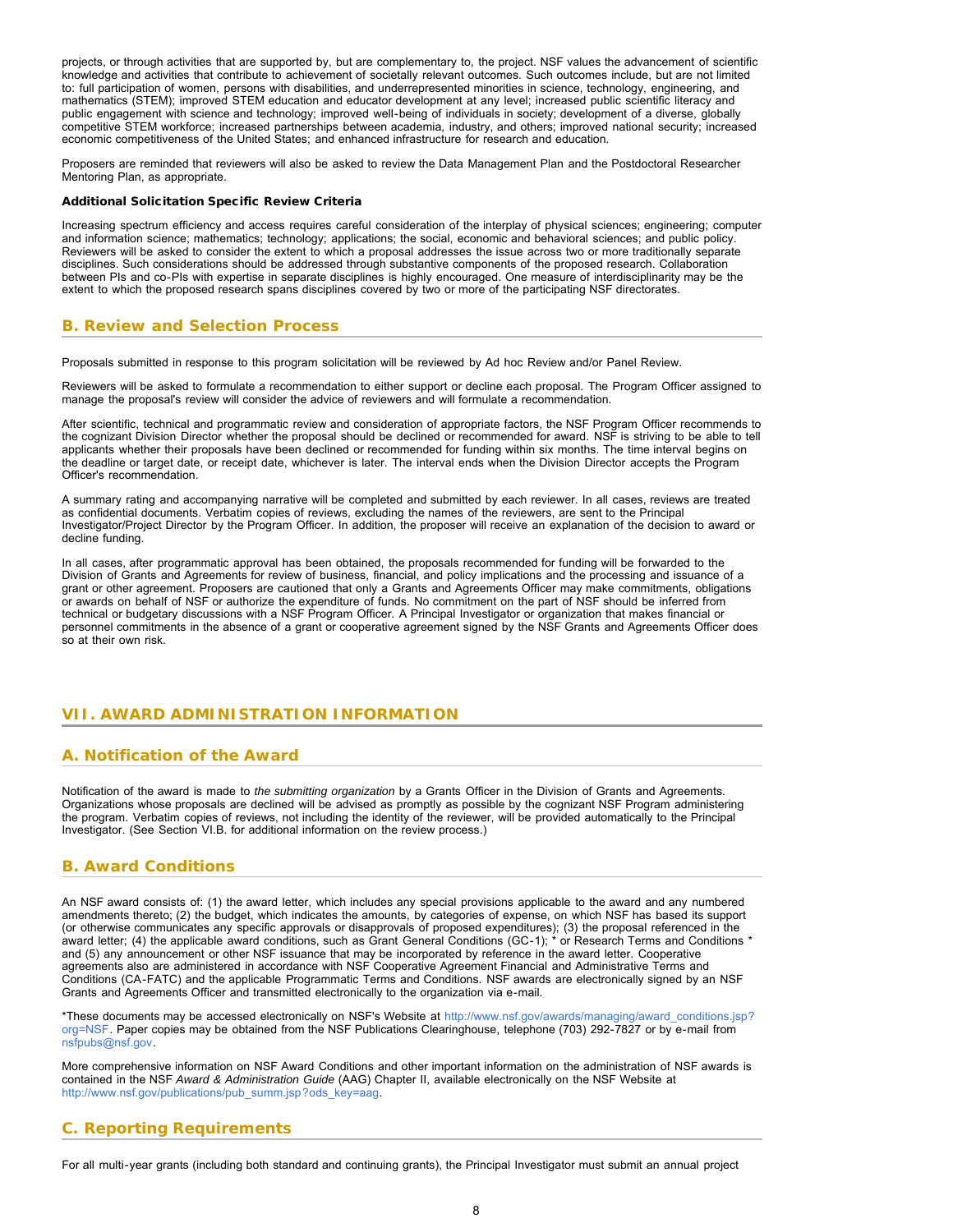report to the cognizant Program Officer at least 90 days prior to the end of the current budget period. (Some programs or awards require submission of more frequent project reports). Within 90 days following expiration of a grant, the PI also is required to submit a final project report, and a project outcomes report for the general public.

Failure to provide the required annual or final project reports, or the project outcomes report, will delay NSF review and processing of any future funding increments as well as any pending proposals for all identified PIs and co-PIs on a given award. PIs should examine the formats of the required reports in advance to assure availability of required data.

PIs are required to use NSF's electronic project-reporting system, available through Research.gov, for preparation and submission of annual and final project reports. Such reports provide information on accomplishments, project participants (individual and organizational), publications, and other specific products and impacts of the project. Submission of the report via Research.gov constitutes certification by the PI that the contents of the report are accurate and complete. The project outcomes report also must be prepared and submitted using Research.gov. This report serves as a brief summary, prepared specifically for the public, of the nature and outcomes of the project. This report will be posted on the NSF website exactly as it is submitted by the PI.

More comprehensive information on NSF Reporting Requirements and other important information on the administration of NSF awards is contained in the NSF *Award & Administration Guide* (AAG) Chapter II, available electronically on the NSF Website at [http://www.nsf.gov/publications/pub\\_summ.jsp?ods\\_key=aag.](http://www.nsf.gov/publications/pub_summ.jsp?ods_key=aag)

### <span id="page-8-0"></span>**VIII. AGENCY CONTACTS**

*Please note that the program contact information is current at the time of publishing. See program website for any updates to the points of contact.*

General inquiries regarding this program should be made to:

- Andrew W. Clegg, MPS Program Officer & EARS Program Director, telephone: (703) 292-4892, email: [aclegg@nsf.gov](mailto:aclegg@nsf.gov)
- Lawrence S. Goldberg, ENG Senior Advisor, telephone: (703) 292-8339, email: [lgoldber@nsf.gov](mailto:lgoldber@nsf.gov)
- George Haddad, ENG Program Officer, telephone: (703) 292-8897, email: [ghaddad@nsf.gov](mailto:ghaddad@nsf.gov)
- Zhi Tian, ENG Program Officer, telephone: (703) 292-2210, email: [ztian@nsf.gov](mailto:ztian@nsf.gov)
- Juan E. Figueroa, ENG SBIR/STTR Program Officer, telephone: (703) 292-7054, email: [jfiguero@nsf.gov](mailto:jfiguero@nsf.gov)
- Min Song, CISE Program Officer, telephone: (703) 292-8950, email: [msong@nsf.gov](mailto:msong@nsf.gov)
- Michael Reksulak, SBE Program Officer, telephone: (703) 292-7266, email: [mreksula@nsf.gov](mailto:mreksula@nsf.gov)

For questions related to the use of FastLane, contact:

FastLane Help Desk, telephone: 1-800-673-6188; e-mail: [fastlane@nsf.gov.](mailto:fastlane@nsf.gov)

For questions relating to Grants.gov contact:

Grants.gov Contact Center: If the Authorized Organizational Representatives (AOR) has not received a confirmation message from Grants.gov within 48 hours of submission of application, please contact via telephone: 1-800-518-4726; email: [support@grants.gov.](mailto:support@grants.gov)

### <span id="page-8-1"></span>**IX. OTHER INFORMATION**

The NSF website provides the most comprehensive source of information on NSF Directorates (including contact information), programs and funding opportunities. Use of this website by potential proposers is strongly encouraged. In addition, "My NSF" is an information-delivery system designed to keep potential proposers and other interested parties apprised of new NSF funding opportunities and publications, important changes in proposal and award policies and procedures, and upcoming NSF [Grants](http://www.nsf.gov/bfa/dias/policy/outreach.jsp) [Conferences.](http://www.nsf.gov/bfa/dias/policy/outreach.jsp) Subscribers are informed through e-mail or the user's Web browser each time new publications are issued that match their identified interests. "My NSF" also is available on NSF's website at [http://www.nsf.gov/mynsf/.](http://www.nsf.gov/mynsf/)

Grants.gov provides an additional electronic capability to search for Federal government-wide grant opportunities. NSF funding opportunities may be accessed via this new mechanism. Further information on Grants.gov may be obtained at [http://www.grants.gov.](http://www.grants.gov/)

### **ABOUT THE NATIONAL SCIENCE FOUNDATION**

The National Science Foundation (NSF) is an independent Federal agency created by the National Science Foundation Act of 1950, as amended (42 USC 1861-75). The Act states the purpose of the NSF is "to promote the progress of science; [and] to advance the national health, prosperity, and welfare by supporting research and education in all fields of science and engineering."

NSF funds research and education in most fields of science and engineering. It does this through grants and cooperative agreements to more than 2,000 colleges, universities, K-12 school systems, businesses, informal science organizations and other research organizations throughout the US. The Foundation accounts for about one-fourth of Federal support to academic institutions for basic research.

NSF receives approximately 55,000 proposals each year for research, education and training projects, of which approximately 11,000 are funded. In addition, the Foundation receives several thousand applications for graduate and postdoctoral fellowships. The